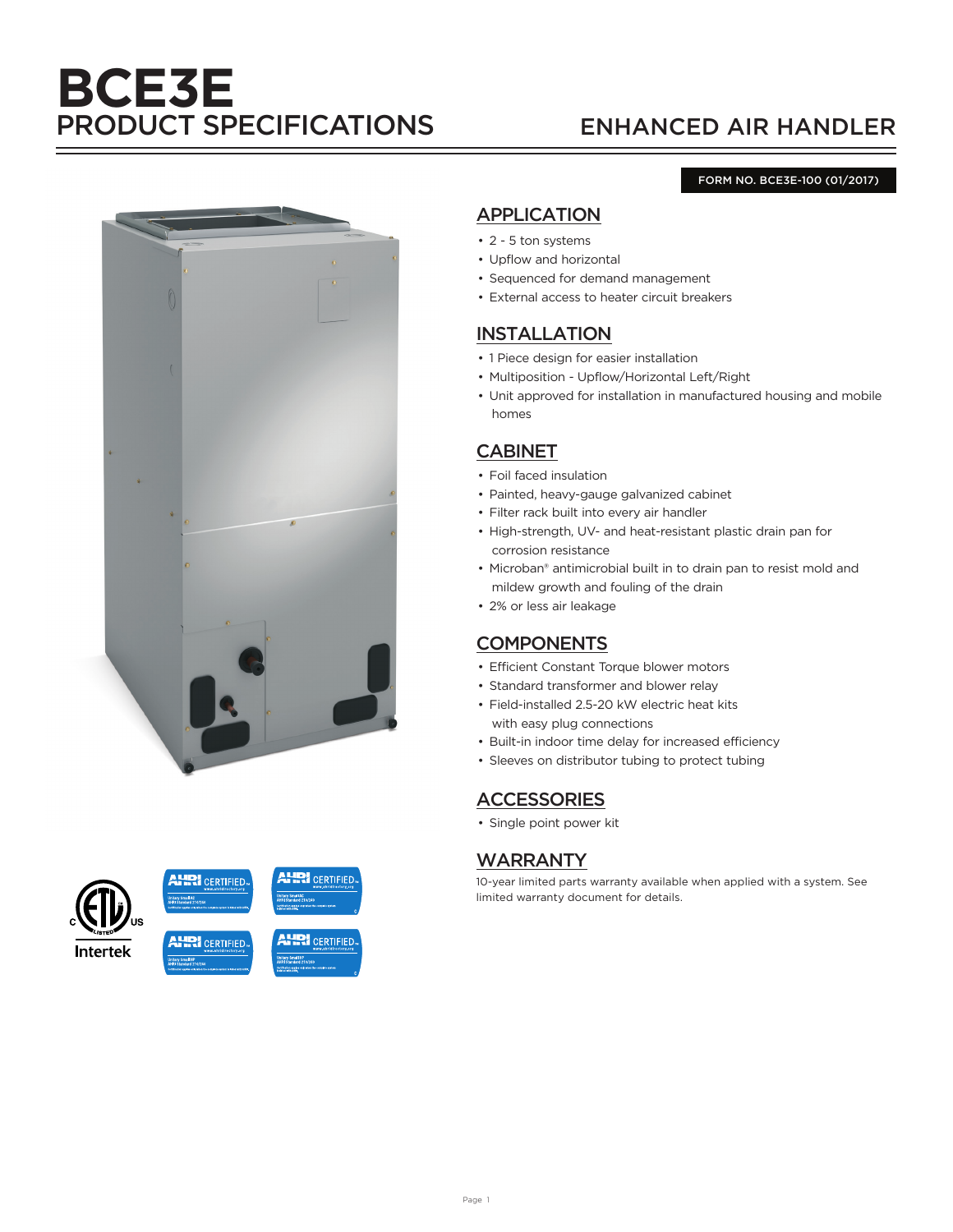

#### **PHYSICAL**

| Model    |                | Max. Elec.<br>Heat |                                   | <b>Filter Size</b> | Refrigerant<br>Connection (IDS) |                 | Installed       | Weight<br>(lbs.) |
|----------|----------------|--------------------|-----------------------------------|--------------------|---------------------------------|-----------------|-----------------|------------------|
|          | Volts/Hz/Phase | Available<br>(kW)  | <b>Tranformer Size &amp; Type</b> | (in.)              | Suction<br>(in.)                | Liquid<br>(in.) | <b>TXV Size</b> |                  |
| BCE3M24E | 208-230/60/1   | 10 <sub>k</sub> W  | 40 VA Class 2                     | 15 X 20            | 3/4                             | 3/8             | H4TXV01         | 122              |
| BCE3M30E | 208-230/60/1   | 15kW               | 40 VA Class 2                     | 15 X 20            | 3/4                             | 3/8             | H4TXV01         | 125              |
| BCE3M36E | 208-230/60/1   | 15kW               | 40 VA Class 2                     | 18 X 20            | 7/8                             | 3/8             | H4TXV02         | 160              |
| BCE3M42E | 208-230/60/1   | 15kW               | 40 VA Class 2                     | 18 X 24            | 7/8                             | 3/8             | H4TXV03         | 162              |
| BCE3M48E | 208-230/60/1   | 20kW               | 40 VA Class 2                     | 18 X 24            | 7/8                             | 3/8             | H4TXV03         | 185              |
| BCE3M60E | 208-230/60/1   | 20 <sub>k</sub> W  | 40 VA Class 2                     | 18 X 24            | 7/8                             | 3/8             | H4TXV03         | 185              |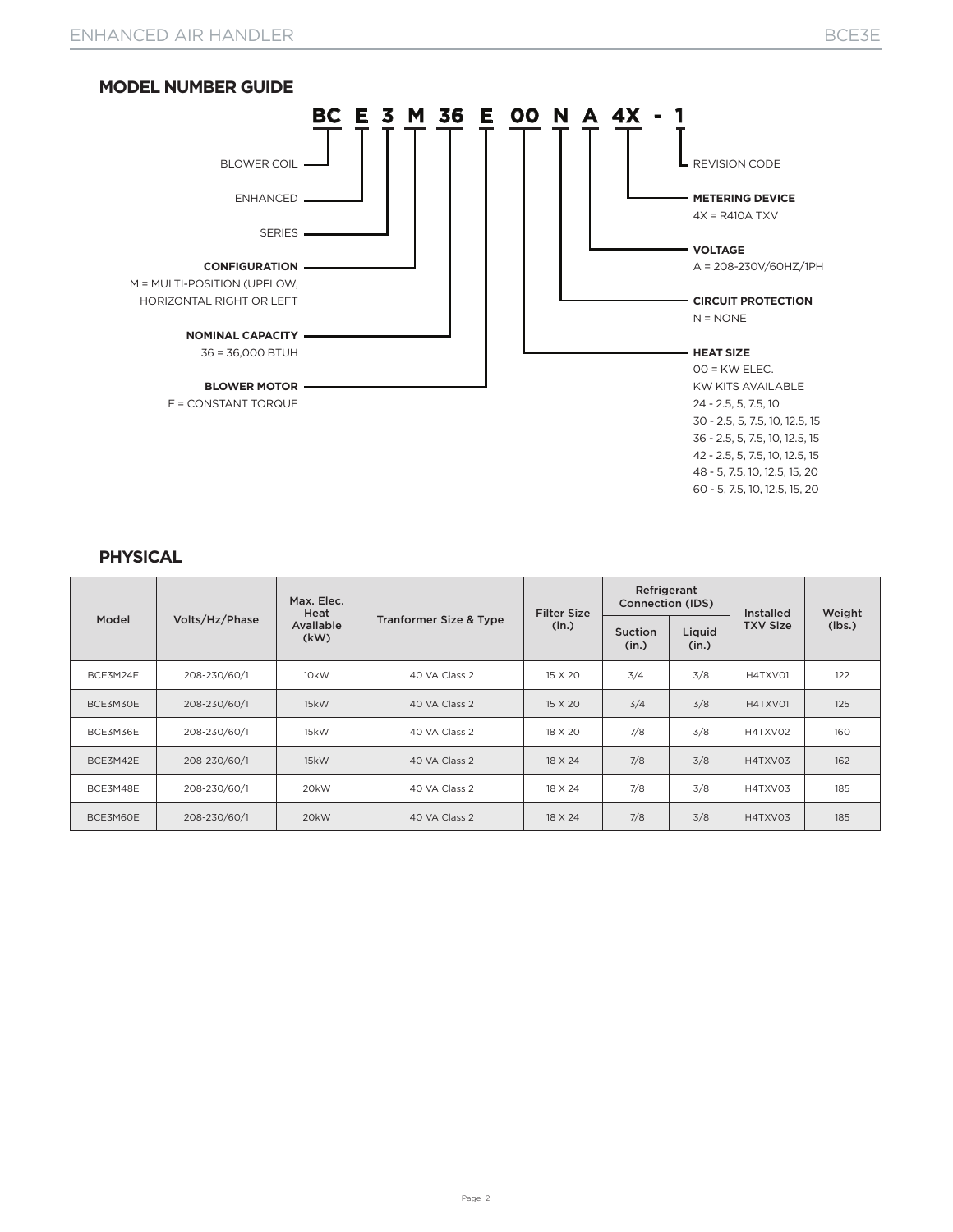#### **ELECTRICAL**

|          | Elec. Heating<br>Cap. |                  |                       | Min. Circuit Ampacity        |                          |                          | <b>Circuit Breaker Size</b> |              |                          |              | <b>Single Point Power Supply</b> |                          |                              |                              |                              |
|----------|-----------------------|------------------|-----------------------|------------------------------|--------------------------|--------------------------|-----------------------------|--------------|--------------------------|--------------|----------------------------------|--------------------------|------------------------------|------------------------------|------------------------------|
| Unit     | kW                    | <b>Btuh</b>      | <b>Blower</b><br>Amps |                              | 208v                     |                          | 240 <sub>v</sub>            |              | 208v                     |              | 240 <sub>v</sub>                 | Min. Circuit Amp.        |                              |                              | Max. Fuse Size               |
|          | 240 <sub>v</sub>      | 240 <sub>v</sub> |                       | $\mathbf{1}$                 | $\overline{2}$           | $\mathbf{1}$             | $\overline{2}$              | $\mathbf{1}$ | $\overline{2}$           | $\mathbf{1}$ | $\overline{2}$                   | 208 <sub>v</sub>         | 240 <sub>v</sub>             | 208v                         | 240 <sub>v</sub>             |
|          | $\circ$               | $\circ$          | 4.1                   | $\overline{\phantom{a}}$     | i,                       | $\overline{\phantom{a}}$ | ä,                          | 15           | L,                       | 15           | i,                               |                          | ÷,                           |                              | $\overline{a}$               |
|          | 2.5                   | 8600             | 4.1                   | 16                           | $\overline{a}$           | 18                       | $\overline{\phantom{a}}$    | 20           | ä,                       | 20           | $\overline{\phantom{a}}$         | $\overline{\phantom{a}}$ | ÷,                           | Ĭ.                           | $\overline{a}$               |
| BCE3M24E | 5                     | 17100            | 4.1                   | 28                           | $\overline{\phantom{a}}$ | 31                       | $\overline{\phantom{a}}$    | 30           | $\frac{1}{2}$            | 35           | $\overline{\phantom{a}}$         | $\overline{\phantom{a}}$ | $\overline{a}$               | $\overline{\phantom{a}}$     | $\overline{\phantom{a}}$     |
|          | 7.5                   | 25600            | 4.1                   | 39                           | $\overline{\phantom{a}}$ | 44                       | $\overline{\phantom{a}}$    | 40           | $\overline{\phantom{a}}$ | 45           | $\overline{\phantom{a}}$         | $\overline{\phantom{a}}$ | $\overline{\phantom{a}}$     | $\overline{\phantom{a}}$     | $\overline{\phantom{a}}$     |
|          | 9                     | 30700            | 4.1                   | 46                           | $\overline{\phantom{a}}$ | 52                       | $\overline{\phantom{a}}$    | 50           | $\overline{\phantom{a}}$ | 60           | $\overline{\phantom{a}}$         | $\overline{\phantom{a}}$ | Ĭ.                           | ä,                           | $\overline{\phantom{a}}$     |
|          | $\circ$               | $\circ$          | 4.1                   | $\qquad \qquad \blacksquare$ | $\overline{\phantom{a}}$ | $\overline{\phantom{a}}$ | $\overline{\phantom{a}}$    | 15           | $\overline{\phantom{a}}$ | 15           | $\overline{\phantom{a}}$         | $\overline{\phantom{a}}$ | $\qquad \qquad \blacksquare$ | $\overline{\phantom{0}}$     | $\overline{\phantom{a}}$     |
|          | 2.5                   | 8600             | 4.1                   | 16                           |                          | 18                       | $\overline{\phantom{a}}$    | 20           | $\overline{a}$           | 20           | $\overline{\phantom{a}}$         |                          |                              | $\overline{a}$               | $\overline{a}$               |
|          | $\mathsf S$           | 17100            | 4.1                   | 28                           | $\overline{\phantom{a}}$ | 31                       | $\overline{\phantom{a}}$    | 30           | $\overline{a}$           | 35           | $\overline{\phantom{a}}$         | $\overline{\phantom{a}}$ | $\overline{a}$               | $\overline{a}$               | $\overline{a}$               |
| BCE3M30E | 7.5                   | 25600            | 4.1                   | 39                           | $\overline{\phantom{a}}$ | 44                       | $\overline{\phantom{a}}$    | 40           | $\overline{\phantom{a}}$ | 45           | $\overline{\phantom{a}}$         | $\overline{\phantom{a}}$ | $\overline{\phantom{a}}$     | $\overline{\phantom{a}}$     | $\overline{\phantom{a}}$     |
|          | 9                     | 30700            | 4.1                   | 46                           | $\overline{\phantom{a}}$ | 52                       | $\overline{\phantom{a}}$    | 50           | $\overline{\phantom{a}}$ | 60           | $\overline{\phantom{a}}$         | $\overline{\phantom{a}}$ | $\overline{\phantom{a}}$     | $\frac{1}{2}$                | $\overline{\phantom{a}}$     |
|          | 12.5                  | 42700            | 4.1                   | 43                           | 19                       | 48                       | 22                          | 45           | 20                       | 50           | 25                               | 61                       | 70                           | 70                           | 70                           |
|          | 15                    | 51200            | 4.1                   | 28                           | 45                       | 31                       | 52                          | 30           | 50                       | 35           | 60                               | 73                       | 83                           | 80                           | 90                           |
|          | $\circ$               | $\circ$          | 4.1                   | $\overline{\phantom{a}}$     | $\overline{\phantom{a}}$ | $\overline{\phantom{a}}$ | $\overline{\phantom{a}}$    | 15           | $\overline{\phantom{a}}$ | 15           | $\overline{\phantom{a}}$         | $\overline{\phantom{a}}$ | $\overline{\phantom{a}}$     | $\overline{\phantom{a}}$     | $\overline{\phantom{a}}$     |
|          | 2.5                   | 8600             | 4.1                   | 16                           | $\overline{\phantom{a}}$ | 18                       | $\overline{\phantom{a}}$    | 20           | $\overline{\phantom{a}}$ | 20           | $\overline{\phantom{a}}$         | $\overline{\phantom{a}}$ | $\overline{\phantom{a}}$     | $\overline{\phantom{a}}$     | $\overline{\phantom{a}}$     |
|          | 5                     | 17100            | 4.1                   | 28                           | $\overline{\phantom{a}}$ | 31                       | $\overline{\phantom{a}}$    | 30           | $\overline{\phantom{a}}$ | 35           | $\overline{\phantom{a}}$         | $\overline{\phantom{a}}$ | $\overline{\phantom{a}}$     | $\overline{\phantom{a}}$     | ÷,                           |
| BCE3M36E | 7.5                   | 25600            | 4.1                   | 39                           | $\overline{\phantom{a}}$ | 44                       | $\overline{\phantom{a}}$    | 40           | $\overline{\phantom{a}}$ | 45           | $\overline{\phantom{a}}$         | $\overline{\phantom{a}}$ | $\overline{\phantom{a}}$     | $\overline{\phantom{a}}$     | $\overline{\phantom{a}}$     |
|          | 9                     | 30700            | 4.1                   | 46                           | $\overline{\phantom{a}}$ | 52                       | $\overline{\phantom{a}}$    | 50           | $\overline{\phantom{a}}$ | 60           | $\overline{\phantom{a}}$         | $\overline{\phantom{a}}$ | $\overline{\phantom{a}}$     | $\overline{\phantom{a}}$     | $\overline{\phantom{a}}$     |
|          | 12.5                  | 42700            | 4.1                   | 43                           | 19                       | 48                       | 22                          | 45           | 20                       | 50           | 25                               | 61                       | 70                           | 70                           | 70                           |
|          | 15                    | 51200            | 4.1                   | 28                           | 45                       | 31                       | 52                          | 30           | 50                       | 35           | 60                               | 73                       | 83                           | 80                           | 90                           |
|          | $\circ$               | $\circ$          | 6.0                   | $\qquad \qquad \blacksquare$ | $\overline{\phantom{a}}$ | $\overline{\phantom{a}}$ | $\overline{\phantom{a}}$    | 15           | $\overline{a}$           | 15           | $\overline{\phantom{a}}$         |                          | $\overline{a}$               | $\overline{a}$               | $\overline{a}$               |
|          | 2.5                   | 8600             | 6.0                   | 19                           | $\overline{\phantom{a}}$ | 21                       | $\overline{\phantom{a}}$    | 20           | $\overline{\phantom{a}}$ | 25           | $\overline{\phantom{a}}$         | $\overline{\phantom{a}}$ | $\overline{\phantom{a}}$     | $\overline{a}$               | $\qquad \qquad \blacksquare$ |
|          | 5                     | 17100            | 6.0                   | 30                           | $\overline{\phantom{a}}$ | 34                       | $\overline{\phantom{a}}$    | 30           | $\frac{1}{2}$            | 35           | $\overline{\phantom{a}}$         | $\overline{\phantom{a}}$ | $\overline{\phantom{a}}$     | $\overline{a}$               | $\overline{a}$               |
| BCE3M42E | 7.5                   | 25600            | 6.0                   | 41                           | $\overline{\phantom{a}}$ | 47                       | $\overline{\phantom{a}}$    | 45           | $\overline{a}$           | 50           | $\overline{\phantom{a}}$         | $\overline{\phantom{a}}$ | $\overline{a}$               | $\overline{a}$               | $\frac{1}{2}$                |
|          | $\mathsf 9$           | 30700            | 6.0                   | 48                           | $\overline{\phantom{a}}$ | 54                       | $\overline{\phantom{a}}$    | 50           | $\overline{a}$           | 60           | $\overline{\phantom{a}}$         | $\overline{\phantom{a}}$ | $\overline{\phantom{a}}$     | $\qquad \qquad \blacksquare$ | $\overline{a}$               |
|          | 12.5                  | 42700            | 6.0                   | 45                           | 19                       | 51                       | 22                          | 45           | 20                       | 60           | 25                               | 64                       | 73                           | 70                           | 80                           |
|          | 15                    | 51200            | 6.0                   | 30                           | 45                       | 34                       | 52                          | 30           | 50                       | 35           | 60                               | 75                       | 86                           | 80                           | 90                           |
|          | $\circ$               | $\circ$          | 6.0                   | ä,                           | $\overline{\phantom{a}}$ | $\sim$                   | $\sim$                      | 15           | ÷,                       | 15           | $\overline{\phantom{a}}$         | $\sim$                   | ÷                            | ÷.                           | $\overline{\phantom{a}}$     |
|          | 5                     | 17100            | 6.0                   | 30                           | $\overline{\phantom{a}}$ | 34                       | ÷,                          | 30           | L,                       | 35           | $\overline{\phantom{a}}$         | $\overline{\phantom{a}}$ | $\overline{a}$               | $\overline{\phantom{a}}$     | $\overline{\phantom{a}}$     |
|          | 7.5                   | 25600            | 6.0                   | 41                           | $\overline{\phantom{a}}$ | 47                       | $\overline{\phantom{a}}$    | 45           | $\overline{\phantom{a}}$ | 50           | $\overline{\phantom{a}}$         | $\overline{\phantom{a}}$ | $\overline{\phantom{a}}$     | $\overline{\phantom{a}}$     | $\overline{\phantom{a}}$     |
| BCE3M48E | 9                     | 30700            | 6.0                   | 48                           | $\overline{\phantom{a}}$ | 54                       | $\overline{\phantom{a}}$    | 50           | L,                       | 60           | $\overline{\phantom{a}}$         | $\overline{\phantom{a}}$ | $\overline{\phantom{a}}$     | i,                           | L,                           |
|          | 12.5                  | 42700            | 6.0                   | 45                           | 19                       | 51                       | 22                          | 45           | 20                       | 60           | 25                               | 64                       | 73                           | 70                           | 80                           |
|          | 15                    | 51200            | 6.0                   | 30                           | 45                       | 34                       | 52                          | 30           | 50                       | 35           | 60                               | 75                       | 86                           | 80                           | 90                           |
|          | 20                    | 68300            | 6.0                   | 48                           | 50                       | 54                       | 57                          | 50           | 50                       | 60           | 60                               | 98                       | 112                          | 100                          | 125                          |
|          | $\circ$               | $\circ$          | 6.0                   | $\overline{\phantom{a}}$     | $\overline{\phantom{a}}$ | $\overline{\phantom{a}}$ | $\overline{\phantom{a}}$    | 15           | $\overline{\phantom{a}}$ | 15           | $\overline{\phantom{a}}$         | $\sim$                   | $\overline{\phantom{a}}$     | $\overline{\phantom{a}}$     | $\overline{\phantom{a}}$     |
|          | 5                     | 17100            | 6.0                   | 30                           | $\overline{\phantom{a}}$ | 34                       | $\overline{\phantom{a}}$    | 30           | $\overline{\phantom{a}}$ | 35           | $\overline{\phantom{a}}$         |                          | $\overline{\phantom{a}}$     | $\overline{\phantom{a}}$     | $\overline{\phantom{a}}$     |
|          | 7.5                   | 25600            | 6.0                   | 41                           | $\overline{\phantom{a}}$ | 47                       | $\overline{\phantom{a}}$    | 45           | $\overline{\phantom{a}}$ | 50           | $\overline{\phantom{a}}$         | $\overline{\phantom{a}}$ | $\overline{\phantom{a}}$     | $\overline{\phantom{a}}$     | $\overline{\phantom{a}}$     |
| BCE3M60E | 9                     | 30700            | 6.0                   | 48                           | $\overline{\phantom{a}}$ | 54                       | $\overline{\phantom{a}}$    | 50           | $\overline{\phantom{a}}$ | 60           | $\overline{\phantom{a}}$         | $\overline{\phantom{a}}$ | $\overline{\phantom{a}}$     | $\overline{\phantom{a}}$     | $\overline{\phantom{a}}$     |
|          | 12.5                  | 42700            | 6.0                   | 45                           | 19                       | 51                       | 22                          | 45           | 20                       | 60           | 25                               | 64                       | 73                           | 70                           | 80                           |
|          | 15                    | 51200            | 6.0                   | 30                           | 45                       | 34                       | 52                          | 30           | 50                       | 35           | 60                               | 75                       | 86                           | 80                           | 90                           |
|          | 20                    | 68300            | 6.0                   | 48                           | 50                       | 54                       | 57                          | 50           | 50                       | 60           | 60                               | 98                       | 112                          | 100                          | 125                          |

*1. For 208 volt use .751 correction factor for kW and Btuh*

*2. 12.5kW, 15 and 20kW (2 stage models) require 2 supply circuits*

*3. Circuit #1 includes blower motor amps except 15kW and 20kW models.*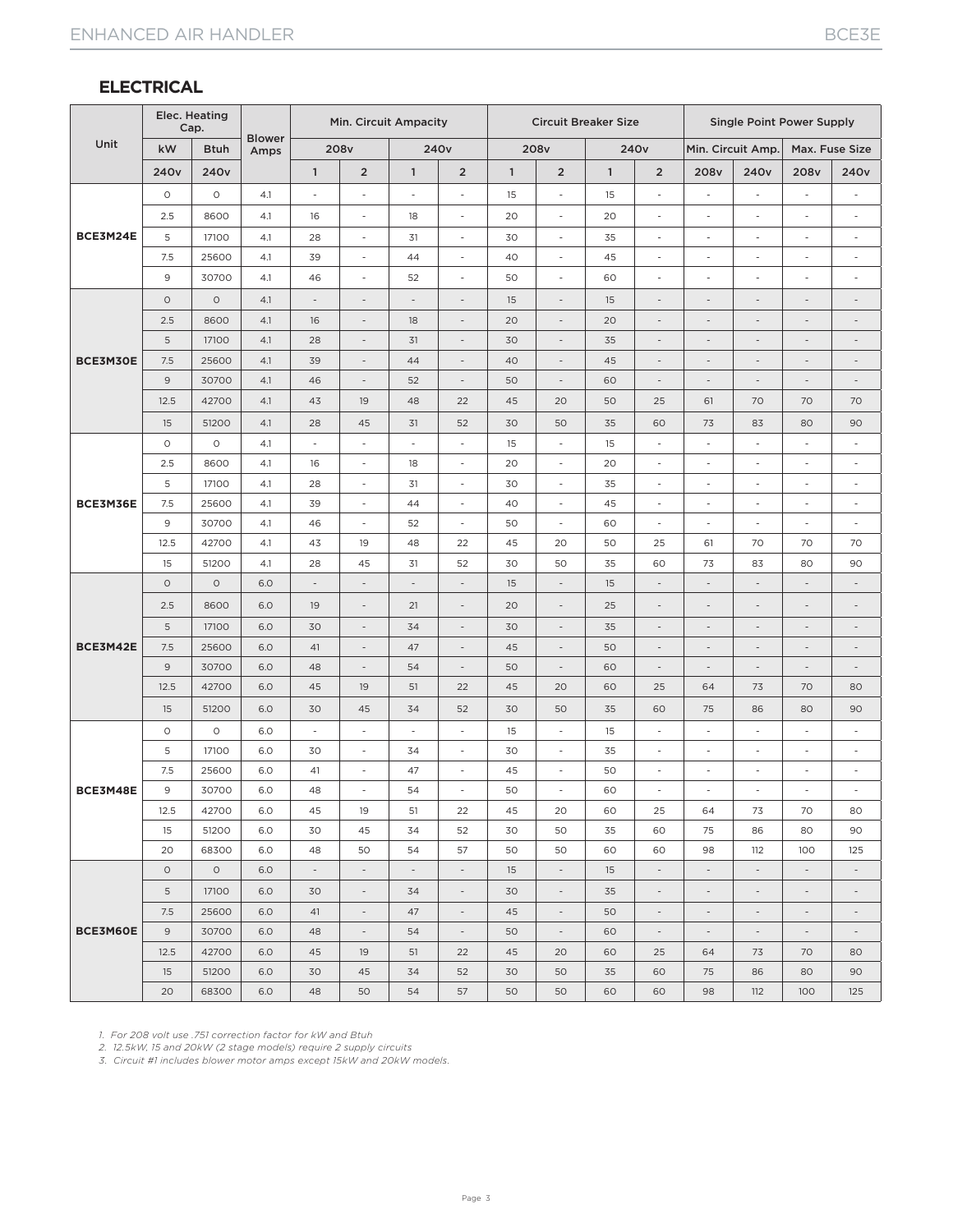|          | <b>Motor Size</b> | <b>Blower Size</b> |                | CFM @ ESP - in. W.C. |             |      |      |             |  |  |  |
|----------|-------------------|--------------------|----------------|----------------------|-------------|------|------|-------------|--|--|--|
| Model    | (hp)              | (in.)              | Speed Tap      | 0.1                  | 0.2         | 0.3  | 0.4  | 0.5         |  |  |  |
|          |                   |                    | $\mathbf{1}$   | 610                  | 550         | 500  | 440  | 380         |  |  |  |
| BCE3M24E |                   |                    | $\overline{2}$ | 690                  | 650         | 590  | 550  | 490         |  |  |  |
|          | 1/2               | $9 \times 6$       | 3              | 900                  | 860         | 820  | 790  | 740         |  |  |  |
|          |                   |                    | $\overline{4}$ | 970                  | 920         | 890  | 850  | 820         |  |  |  |
|          |                   |                    | 5              | 1180                 | 1140        | 1110 | 1080 | 1040        |  |  |  |
|          |                   |                    | $\mathbf{1}$   | 830                  | 640         | 380  | 280  | 100         |  |  |  |
|          |                   |                    | $\overline{2}$ | 920                  | 840         | 810  | 750  | 690         |  |  |  |
| BCE3M30E | 1/2               | $10 \times 8$      | $\overline{3}$ | 1120                 | 1070        | 1030 | 990  | 960         |  |  |  |
|          |                   |                    | $\overline{4}$ | 1160                 | <b>1110</b> | 1080 | 1030 | 1000        |  |  |  |
|          |                   |                    | 5              | 1250                 | 1210        | 1190 | 1150 | <b>1110</b> |  |  |  |
|          | 1/2               | $10 \times 8$      | $\mathbf{1}$   | 900                  | 820         | 770  | 740  | 670         |  |  |  |
|          |                   |                    | 2              | 1120                 | 1070        | 1010 | 950  | 910         |  |  |  |
| BCE3M36E |                   |                    | 3              | 1260                 | 1220        | 1180 | 1120 | 1070        |  |  |  |
|          |                   |                    | $\overline{4}$ | 1380                 | 1350        | 1300 | 1260 | 1190        |  |  |  |
|          |                   |                    | 5              | 1640                 | 1590        | 1520 | 1450 | 1350        |  |  |  |
|          |                   | $11 \times 8$      | $\mathbf{1}$   | 1220                 | 1040        | 810  | 610  | 410         |  |  |  |
|          |                   |                    | $\overline{2}$ | 1410                 | 1260        | 1100 | 920  | 860         |  |  |  |
| BCE3M42E | 3/4               |                    | $\overline{3}$ | 1570                 | 1440        | 1360 | 1300 | 1260        |  |  |  |
|          |                   |                    | $\overline{4}$ | 1640                 | 1520        | 1480 | 1440 | 1400        |  |  |  |
|          |                   |                    | 5              | 1690                 | 1640        | 1590 | 1550 | 1510        |  |  |  |
|          |                   |                    | $\mathbf{1}$   | 1440                 | 1270        | 1080 | 860  | 790         |  |  |  |
|          |                   | $11.5 \times 9$    | $\overline{2}$ | 1650                 | 1500        | 1410 | 1360 | 1310        |  |  |  |
| BCE3M48E | 3/4               |                    | 3              | 1750                 | 1670        | 1610 | 1570 | 1520        |  |  |  |
|          |                   |                    | $\overline{4}$ | 1810                 | 1740        | 1700 | 1650 | 1620        |  |  |  |
|          |                   |                    | 5              | 1940                 | 1870        | 1820 | 1780 | 1740        |  |  |  |
|          |                   |                    | $\mathbf{1}$   | 1520                 | 1380        | 1220 | 1070 | 1000        |  |  |  |
|          |                   | $12 \times 9$      | 2              | 1870                 | 1830        | 1780 | 1740 | 1690        |  |  |  |
| BCE3M60E | 3/4               |                    | 3              | 1980                 | 1940        | 1880 | 1840 | 1800        |  |  |  |
|          |                   |                    | $\overline{4}$ | 1970                 | 1920        | 1880 | 1830 | 1790        |  |  |  |
|          |                   |                    | 5              | 2080                 | 2030        | 1970 | 1930 | 1890        |  |  |  |

*All data given while air handler is operating with a wet coil and without air filter installed.*

*Speed tap 1 to be used for continuous fan operation.*

*Speed tap 2 to be used for cooling speed of 1/2 ton smaller outdoor unit match.*

*Speed tap 3 to be used for cooling speed of nominal tonnage match.*

*Speed tap 4 to be used for heating speed for units with electric heat. This is the minimum speed for heating.*

*Speed tap 5 to be used for high static applications.*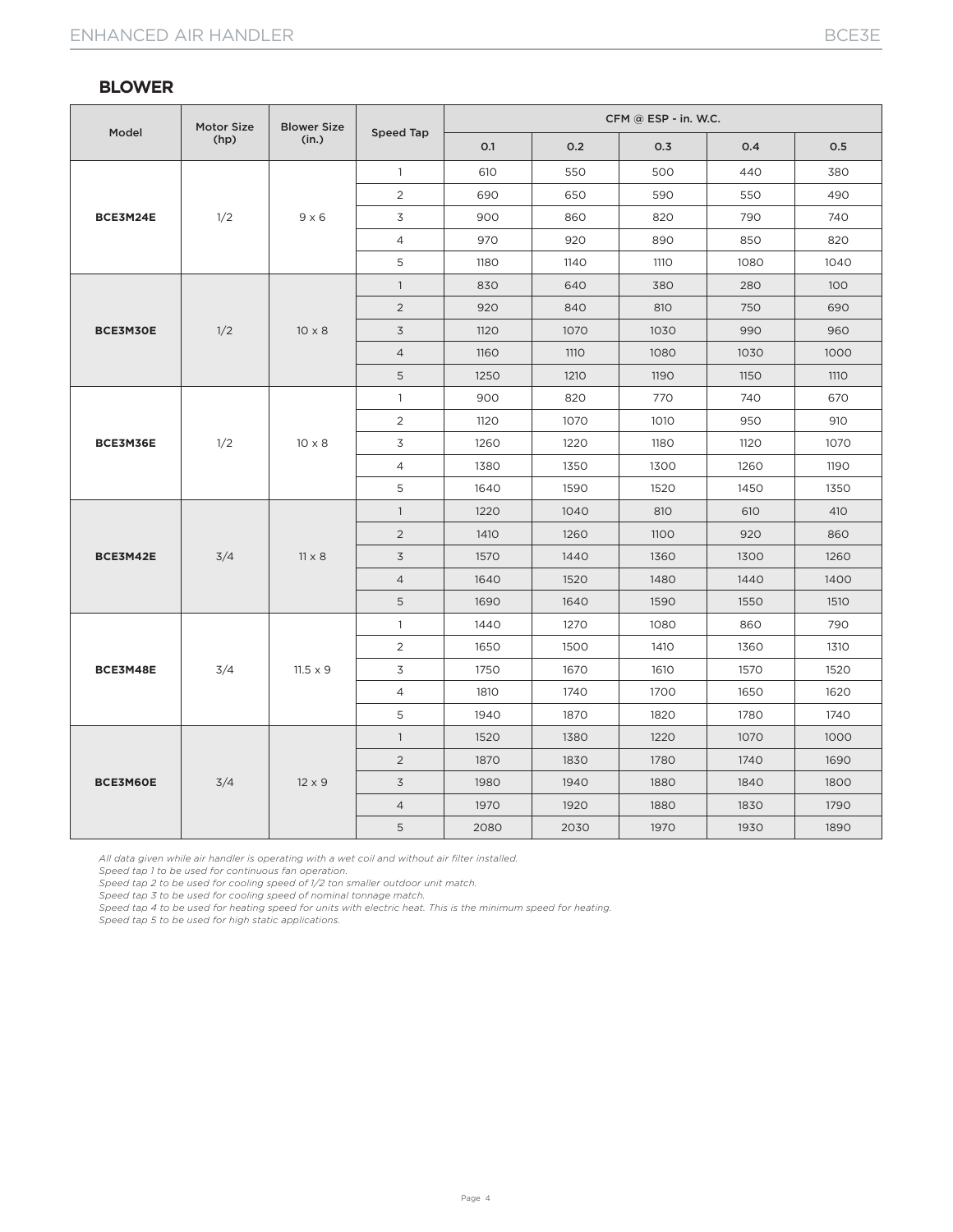#### **ACCESSORIES**

| <b>DESCRIPTION</b>     | <b>WHERE USED</b> | <b>KIT NUMBER</b> |
|------------------------|-------------------|-------------------|
|                        | 18                | 96W37             |
| Counter Flow Kit       | 24, 30            | 96W38             |
|                        | 36                | 97W95             |
|                        | 42, 48, 60        | 97W96             |
| Single Point Power Kit | ALL BCE3E         | 21H39             |

### **ELECTRIC HEAT KITS**

| <b>DESCRIPTION</b>                                          | <b>WHERE USED</b>           | <b>KIT NUMBER</b> |
|-------------------------------------------------------------|-----------------------------|-------------------|
| ECB25-2.5-P 2.5 kW Electric Heater with Terminal Block      | BCE3*24, 30, 36, 42         | <b>12R08</b>      |
| ECB25-5-P 5 kW Electric Heater with Terminal Block          | BCE3*24, 30, 36, 42, 48, 60 | 12R45             |
| ECB25-5CB-P 5 kW Electric Heater with Circuit Breaker       | BCE3*24, 30, 36, 42, 48, 60 | 12R60             |
| ECB25-7-P 7.5 kW Electric Heater with Terminal Block        | BCE3*24, 30, 36, 42, 48, 60 | <b>12SO8</b>      |
| ECB25-7CB-P 7.5 kW Electric Heater with Circuit Breaker     | BCE3*24, 30, 36, 42, 48, 60 | 12R61             |
| ECB25-10-P 9 kW Electric Heater with Terminal Block         | BCE3*24, 30, 36, 42, 48, 60 | <b>12S59</b>      |
| ECB25-10CB-P 9 kW Electric Heater with Circuit Breaker      | BCE3*24, 30, 36, 42, 48, 60 | <b>12S60</b>      |
| ECB25-12.5CB-P 12.5 kW Electric Heater with Circuit Breaker | BCE3*30, 36, 42, 48, 60     | <b>12S77</b>      |
| ECB25-15CB-P Electric Heater/15 kW                          | BCE3*30, 36, 42, 48, 60     | <b>12S87</b>      |
| ECB25-20CB-P Electric Heater/20 kW                          | BCE3*48, 60                 | <b>12S88</b>      |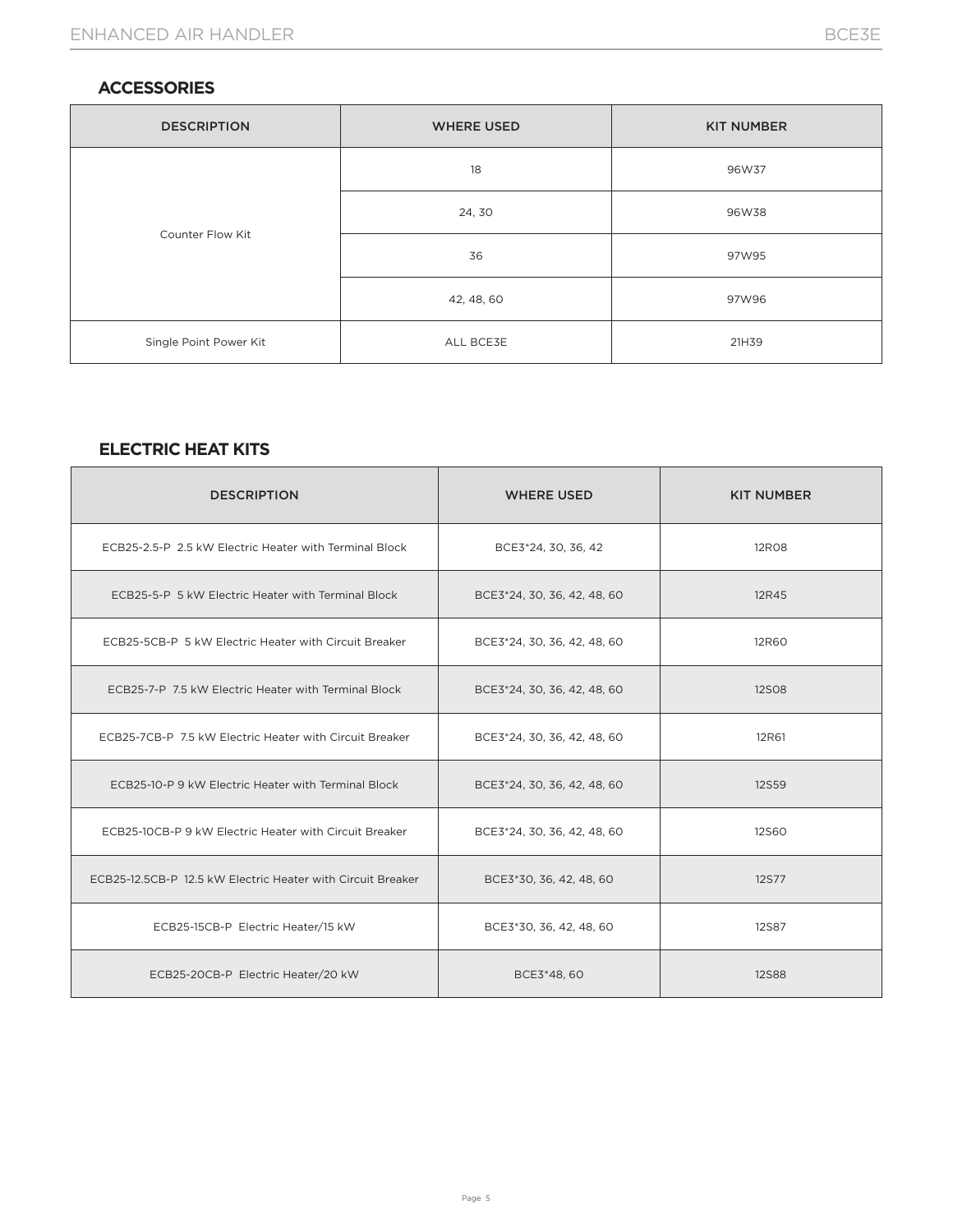

| Dimension | 018        |               | 024        |      | 030        |      | 036        |      | 042        |      | 048-060    |               |
|-----------|------------|---------------|------------|------|------------|------|------------|------|------------|------|------------|---------------|
|           | in.        | <sub>mm</sub> | in.        | mm   | in.        | mm   | in.        | mm   | in.        | mm   | in.        | <sub>mm</sub> |
| A         | 38         | 965           | $40 - 1/2$ | 1029 | 43         | 1092 | 48         | 1219 | 48         | 1219 | $52 - 1/2$ | 1334          |
| B         | 15         | 381           | $18 - 1/2$ | 470  | $18 - 1/2$ | 470  | $21 - 7/8$ | 556  | $21 - 7/8$ | 556  | $21 - 7/8$ | 556           |
| c         | 22         | 559           | 22         | 559  | 22         | 559  | 22         | 559  | $26 - 1/4$ | 667  | $26 - 1/4$ | 667           |
| D         | 13         | 330           | $16 - 1/2$ | 419  | $16 - 1/2$ | 419  | $19 - 7/8$ | 505  | $19 - 7/8$ | 505  | $19 - 7/8$ | 505           |
| E         | $14 - 1/2$ | 368           | $14 - 1/2$ | 368  | $14 - 1/2$ | 368  | $14 - 1/2$ | 368  | $18 - 3/4$ | 476  | $18 - 3/4$ | 476           |
| F         | 8          | 203           | 8          | 203  | 8          | 203  | 8          | 203  | $9-1/4$    | 235  | $9 - 1/4$  | 235           |
| G         | $5 - 5/8$  | 143           | $5 - 5/8$  | 143  | $5 - 5/8$  | 143  | $5 - 5/8$  | 143  | $4 - 1/2$  | 114  | $4 - 1/2$  | 114           |
| н         | $12 - 3/4$ | 324           | $16 - 1/4$ | 413  | $16 - 1/4$ | 413  | $19 - 5/8$ | 498  | $19 - 5/8$ | 498  | $19 - 5/8$ | 498           |
| J         | $20 - 3/8$ | 518           | $20 - 3/8$ | 518  | $20 - 3/8$ | 518  | $20 - 3/8$ | 518  | $24 - 5/8$ | 625  | $24 - 5/8$ | 625           |